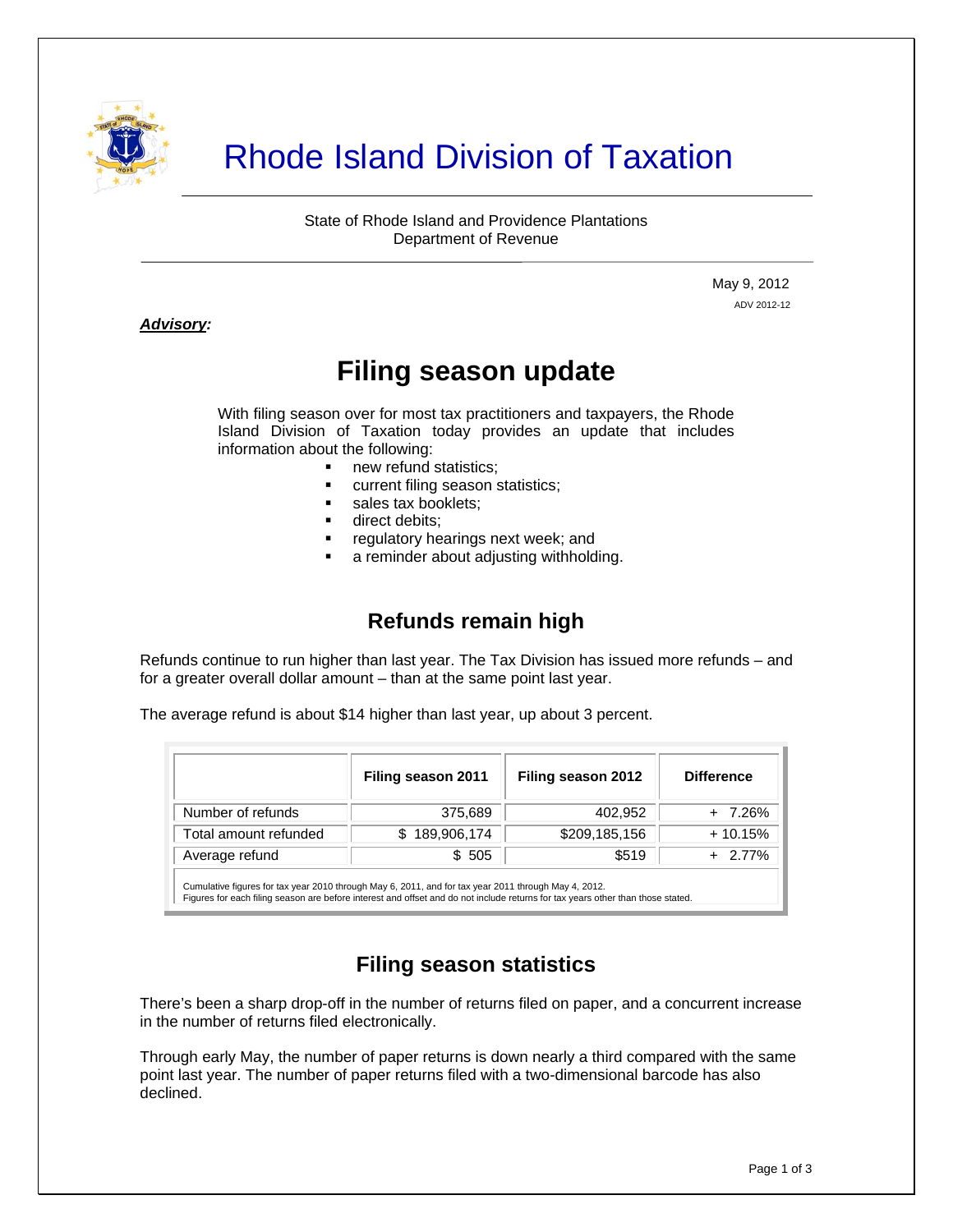At the same time, the number of returns filed electronically is up about 7.5 percent over the corresponding period a year earlier. (E-filing represents about 83 percent of returns so far this year, up from about 78 percent at the same point last year.)

 "We are gratified that more taxpayers and tax practitioners are moving to e-filing, because it saves taxpayers money," said Tax Administrator David M. Sullivan. "E-filing is also more effective and efficient, results in fewer errors, and generates refunds more quickly," said Peter McVay, associate director of revenue services.

|                                                                                                                          | Filing season 2011 | Filing season 2012 | <b>Difference</b> |  |  |
|--------------------------------------------------------------------------------------------------------------------------|--------------------|--------------------|-------------------|--|--|
| E-filed returns:                                                                                                         | 412,180            | 442,959            | $+ 7.47%$         |  |  |
| Paper returns:                                                                                                           | 81,119             | 58,955             | $-27.32%$         |  |  |
| 2-D barcode returns:                                                                                                     | 33,759             | 29,438             | $-12.80%$         |  |  |
| Total returns:                                                                                                           | 527,058            | 531,352            | $+0.81%$          |  |  |
| Cumulative figures for tax year 2010 returns filed through May 4, 2011, tax year 2011 returns filed through May 2, 2012. |                    |                    |                   |  |  |

#### **Sales tax booklets**

The Tax Division has begun readying sales tax booklets for the printer. Some drafts have already been printed. It's just the latest evidence that the agency will be returning to booklets for the year that begins July 1, 2012. That would be good news for the many retailers who had grown accustomed to using sales tax booklets -- and the tear-off coupons inside -- to remit sales and use tax.

Last year at about this time, the agency sent out sheets of coupons as temporary supplies, instead of booklets, because of uncertainty over potential changes in state sales tax law. Many retailers at the time asked for a return to using full-year coupon booklets. The Tax Division does plan to return to using the booklets, and expects to start mailing them to retailers in late June. (The annual sales tax reconciliation form will be sent in a separate mailing at a later date.)

#### **Direct debit**

The Tax Division has received more than \$6.1 million in personal income tax payments so far this year through direct debits that were authorized by 9,235 taxpayers, according to the latest available figures.

The figures include a group of about 600 taxpayers who had filed their returns during the filing season with instructions to have the Tax Division directly debit their bank or credit union accounts in order to cover their balance due (about \$325,000 in the aggregate). The direct debits were not completed as originally scheduled for that group. Last weekend and earlier this week, the Tax Division submitted the direct debit information into the computerized network that processes such requests and they were completed successfully.

The delay had occurred because the e-filed returns for the group – which correctly included the necessary account, routing, and other information – arrived without the required balance due information. But all of the direct debits for that group have now been completed. Their payments will be treated as if received on the April 17 deadline, so they will not receive notices and will not be subject to penalty or interest.